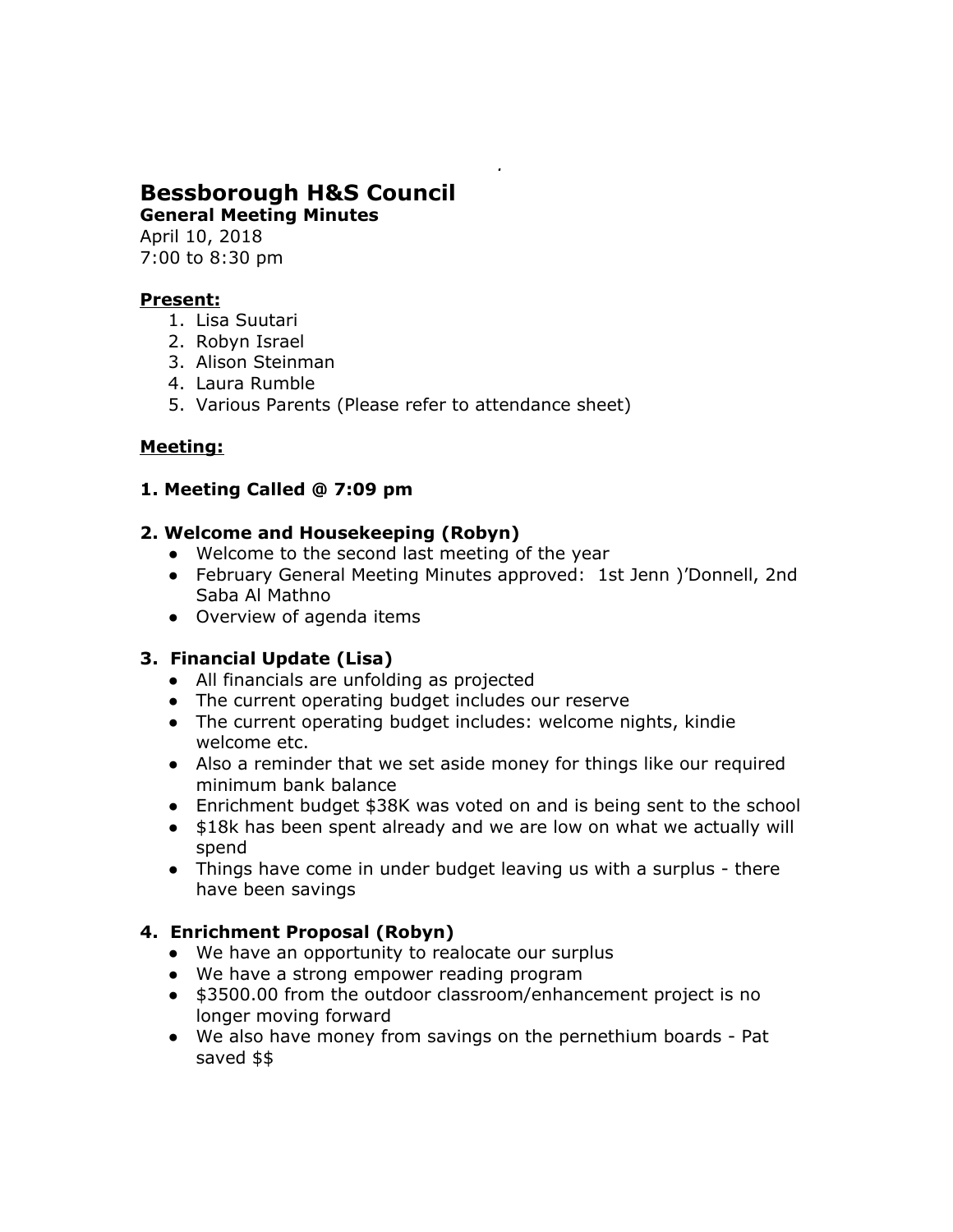- **●** We have been advised that there is a need to fund the intermediate senior empower reading program
- **●** Robyn Asked the meeting attendees if it is ok with them to vote based on a show of hands for the empower reading upgrade since we are a small group.
- **●** No H&S had a problem with this form of vote
- **●** Pat reiterated again the importance and success of the program
- **●** It is research based and has been around for over 15 years and is showing great success
- **●** There is also a growing need for this program at Bessborough
- **●** The cost is only \$1k to train a new teacher if a teacher moves on after their training
- **●** Robyn called for a show of hands in favour. All in favour

## **5. Event Dashboard**

# **7. Mayfair Update (Kristine and Jenn)**

- Mayfair is May 27th
- Some sponsorship has already been secured
- H&S teams are coming together to organize the Mayfair poster contest and the communications strategy and logistics
- Silent auction items are welcome and needed
- Question : Wristbands? almost everything except food will be included with the wristbands. There is a new climbing wall planned for this year and that may be extra

## **8. Final Words from H&S (Robyn)**

- We are still looking for new volunteers and have a number of roles available
- We will be advertising this in the bulletin
- The next meeting will be held on June 12th the Operations Budget will be reviewed in detail.
- 9. School Council Update (Ms Broderick and Mr. Mercieca)
	- we are an extra ½ staff above plan for next year
	- Pat presented the planned class structures for next year based on Board projected numbers. Actuals may be adjusted
	- 514 students this year
	- This number is up year over year. The Board average is 26.5 kids per class
	- There is no cap outside of primary classes
	- Class divisions always take into consideration dynamics and class overall personality. Since some groups can be very large and function very well - others need to be split.